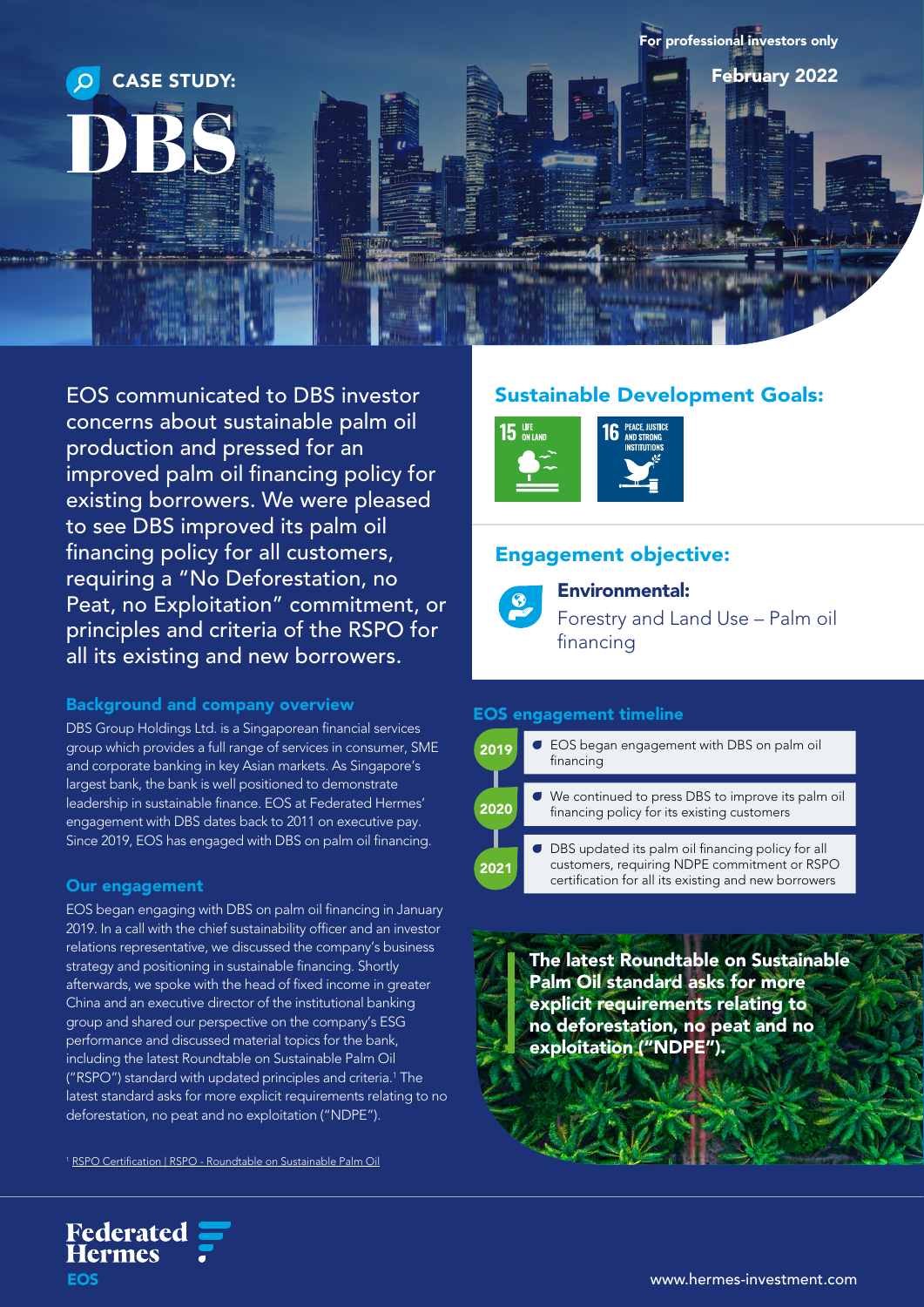In March 2021, we were pleased to learn that DBS raised its ESG standards for the palm oil sector along with mining & metals and power sectors.

In a subsequent call with the head of sustainability reporting in March 2019, we urged the bank to demonstrate that its palm oil lending criteria are updated to meet the latest RSPO standard for all borrowers, and that it closely monitors the implementation of the standard by the borrowers. The bank acknowledged its awareness of the latest RSPO standard and confirmed its new borrowers were asked to demonstrate alignment with NDPE or equivalent. The bank sought to support companies that undertake good ESG practices, including complying with existing national and international certification standards. At a meeting with the head of sustainability reporting in Singapore in August 2019, we again pressed for improved financing policy for all borrowers, including existing customers. We also commended the bank's work in internal capacity building over the last few years, including training senior employees on understanding the differences between palm oil certification standards and providing ESG training to relationship managers and employees in strategy and risk management since 2017.

In 2020, through two calls and email correspondences, we continued to ask for improved requirements for the bank's existing customers given the requirements of the ISPO and MSPO standards are considered less stringent than the RSPO standard. As of February 2020, the bank's palm oil lending policy had not changed but the head of sustainability confirmed it was committed to working with existing customers who refinance their existing loans on achieving RSPO certification. At our call with the chief sustainability officer and the chief learning officer in September 2020, we again urged the bank to ask existing borrowers to obtain an RSPO certification, which helps ensure

the compliance of NDPE through its auditing process. Upon request by the chief sustainability officer, we provided feedback on the bank's sustainability report and reiterated our expectation on responsible palm oil financing in October 2020.

#### Changes at the company

In March 2021, we were pleased to learn that DBS raised its ESG standards for the palm oil sector along with mining & metals and power sectors. The bank raised the mandatory requirements and restrictions that apply to all its lending relationships in the updated Palm Oil Sector Guide, requiring all customers to demonstrate alignment with NDPE. The bank encourages customers to apply NDPE policy throughout the supply chain. Besides NDPE commitments, the bank also accepts RSPO certification as demonstration of good industry practices. Customers are requested to achieve full RSPO certification via time-bound action plan that is communicated to DBS.

### The bank will continue to monitor the sector closely and ensure its policies reflect changes in societal expectations and new standards in the sector.

The bank also pledges not to knowingly finance companies that are involved in conversion of high conservation value ("HCV") and high carbon stock ("HCS") forests, planting on peat, or planting without securing both the legal right and community support to use all the land involved. This can be achieved through a free, prior, informed, consent ("FPIC") process. The bank has adopted a zero-tolerance approach to burning. The bank also requires traders who trade primarily in fresh fruit bunches, crude palm oil and palm kernel oil to work towards becoming RSPO members. Traders are encouraged to develop a process to ensure traceability of the palm oil they trade, which could be achieved through supplier selection based on environmental and social criteria. The bank will continue to monitor the sector closely and ensure its policies reflect changes in societal expectations and new standards in the sector.

In our latest engagement call with representatives from sustainability reporting and responsible finance in November 2021, we confirmed the bank conducts an annual review of its customers to track progress on meeting the bank's palm oil financing policy and engages with customers on the issue.

#### Next steps

### We will monitor DBS' progress in implementing the sustainable palm oil policy for all its lending relationships and clear communication of its progress.



 This case study has been fact-checked by DBS to ensure a fair representation of EOS work carried out and changes made at the company.



Hanah Chang Engagement EOS



Case studies are shown to demonstrate engagement, EOS does not make any investment recommendations and the information is not an offer to buy or sell securities.